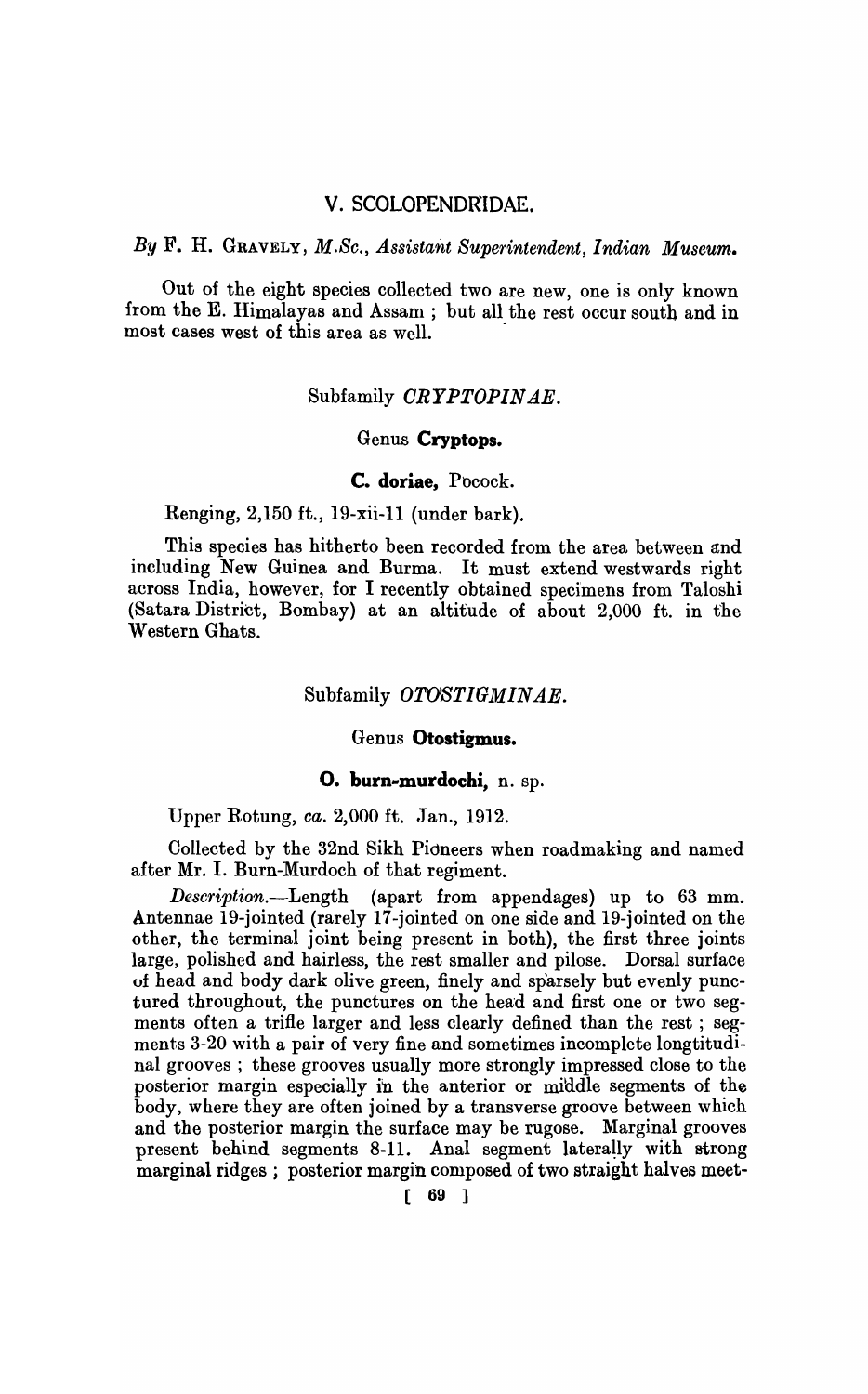ing in an angle of about  $120^{\circ}$  Ventral surface paler than dorsal, similarly punctured, but without grooves; sternocoxal plate armed with five strong teeth (sometimes four or six on one side only). Sternum of anal segment narrower behind than in front, posterior margin more or less concave. Pseudopleural processes at least as long as sternum of anal segment, sometimes very slender behind, armed with 1-2 distal, 1-2 external, and 1-4 dorsal spinules. Tooth on inner side of femur of poisonjaws strongly developed. Legs distally of a more bluish tinge than the body. First pair of legs armed with I-distal spine on the patella, 1 on the tibia, 2 on the proximal tarsus, and 2 at the base of the claw; second with 2 spines on the proximal tarsus and claw, with or without 1 on the tibia; third to twentieth with 2 at the base of the claw, 1, or usually in many of the anterior segments 2, at the end of the proximal tarsus; anal legs with 2 at the base of the claw only; femur of anal legs with a strong dorsal tooth on the inner side at the end (" eckdorn ") with 1-3 smaller teeth behind it, beneath on the outer side with 3, on the inner with  $2, 2-3, 3$  teeth often irregularly arranged.

This species is allied to those grouped under the number 5 in Kraepelin's table [Revision der Scolopendriden, p. 99, in Mitt. Naturhist. Mus. Hamburg, XX, 1902 (1903)]. It differs from all of them, however, in combining the presence of external spinules on the pseudopleural processes with the absence of longitudinal grooves on the sterna.

# o. insularis, Haase.

Kobo, 400 ft., 8-xii-II.

Rotung, 1.300-1,400 ft., 31-xii-11 and 1-i-12.

This species is recorded from the Seychelles, Ceylon, the Phillippines and the E. Himalayas.

Several specimens have recently been added to the Museum collection. In addition to the Abor records above noted, the following localities may be given  $:=$ 

Ceylon: Kandy and Peradeniya, 1,500-2,000 ft.

E. Himalayas: Darjiling District-Ghumti, *ca.* i,800 ft.

Assam: Mangaldai District-Assam-Bhutan Frontier. Dikrang Valley.

Malay Peninsula: Penang.

Individuals differ greatly one from another in many respects. Kraepelin has pointed out that the Himalayan form differs from the Ceylon one in having only two instead of two and half segments of the antenna smooth and hairless. This is confirmed by the specimens I have seen, the Penang specimen agreeing with the Himalayan ones in this respect, but as two of the Himalayan ones have two and half segments bare on one antenna I am inclined to think he was right in not giving the two forms separate varietal names. Great differences are also found in the size, proportions, and femur-armature of the anal legs. Our Ceylon specimens agree more or less perfectly with Kraepelin's description,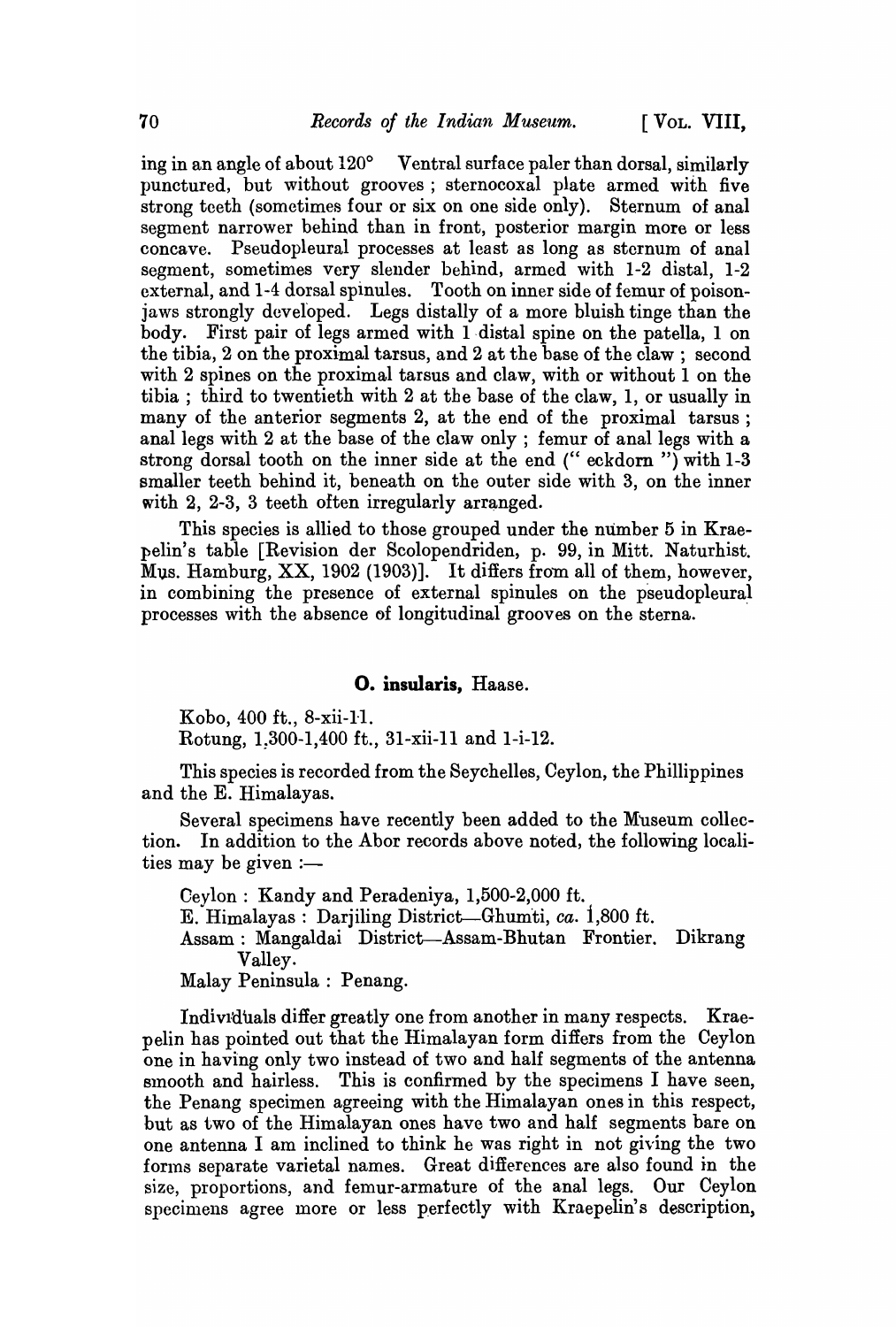but in the IIimalayan ones the number of spines on the femur is commonly less and the femur as a whole is apt to be shorter; neither of these characters seems, however, to be constant nor are the shortest femora necessarily those with the fewest spines. This frequent reduction of the number of spines on the femora brings the species still nearer to *O. scaber*, Pocock, and although I have never yet seen a specimen with two tarsal spurs on the legs of less than about eighteen segments I cannot help thinking that the two will in course of time prove to be identical. The pseudopleural processes are also subject to variation, and the distinctness of the longitudinal keels, as well as the presence or absence of a pair of longitudinal grooves and the whole texture of the dorsal surface, is extraordinarily variable. The dorsal surface may be smooth and polished between the keels throughout, or may be granular or finely spinulose laterally, or finely spinulose throughout.

#### **O. rugulosus**, Por.

Sadiya, N.-E. Assam, 25-xi-11. Kobo, 400 ft., 30-xi-3-xii-l1 (rotten wood). Rotung, 1,300 ft., 30-xii-11 (under stones). Renging, 2,150 ft., 19-xii-ll (rotten wood).

Previously recorded only from the Seychelles, Mauritius, Andamans, Burma, and Siam. There are however also specimens in the Indian Museum collection which were recently collected by Mr. Kemp in Assam as far west as Mangaldai and the Assam-Bhutan frontier north of that district.

The extent to which the longitudinal grooves of the sterna are developed varies greatly ; and in one or two of the Kobo specimens they are entirely absent.

#### Genus **Rhysida,** Wood.

**R. nuda** (Newp.).

Dibrugarh, N.-E. Assam, 17-21-xi-11. Sadiya, N.-E. Assam, 25-xi-ll.

This species occurs throughout the Oriental Region and also in Australia and Paraguay. The specimens from the Abor country are nearer *R. immarginata* (Por.) than *R. nuda* as these species are defined by Kraepelin (loc. cit., pp. 141 and 143-4), but as specimens combining the characters of the two seem to be far commoner in India than the latter and quite as common as the former, I feel unable to separate them, and Newport's name has priority over Porat's. Complete or incomplete marginal grooves are often present on several segments in front of the twenty-first, which alone has strong marginal ridges.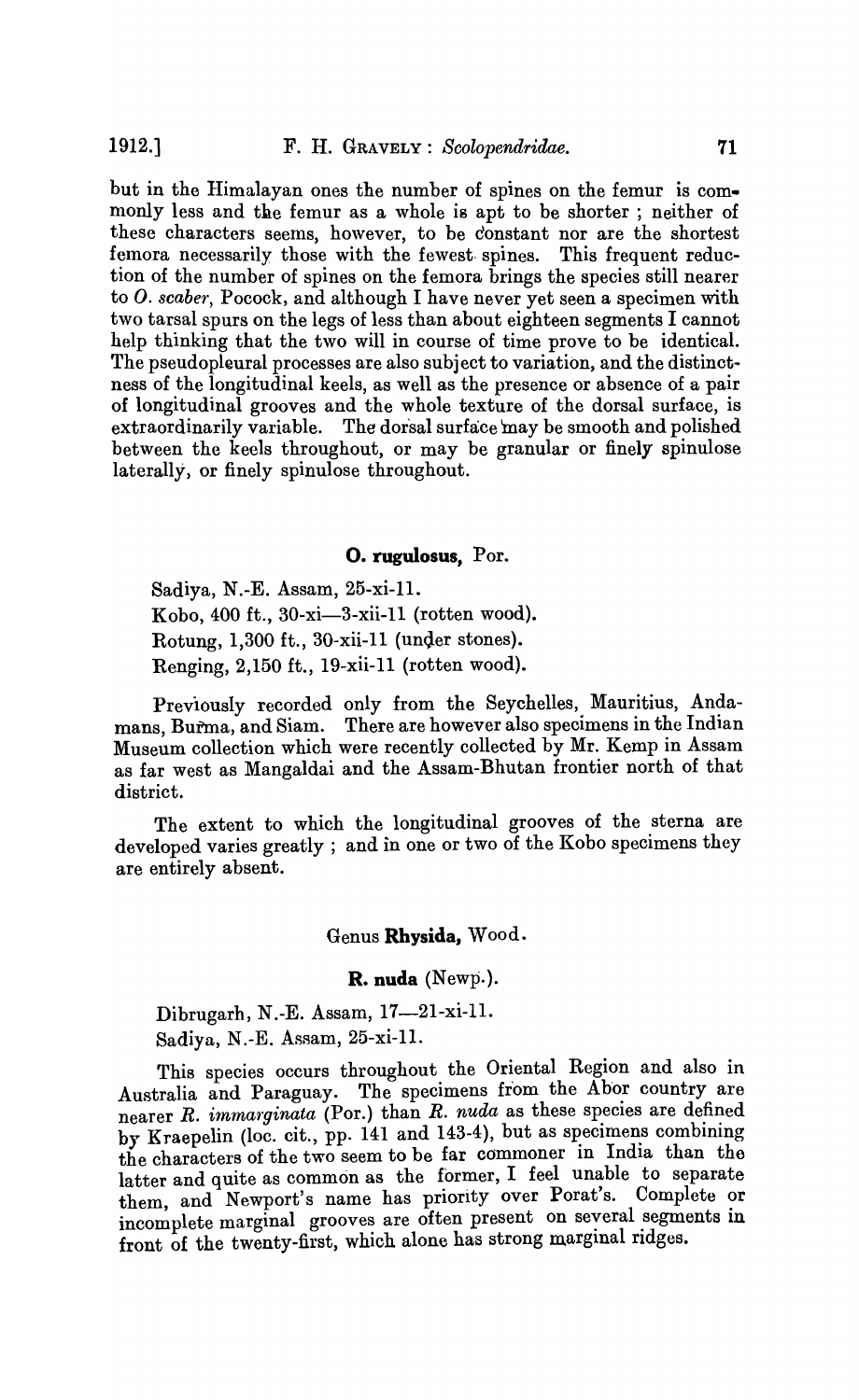# R. cuprea, Krpln.

Kobo, 400 ft., 30-xi-3-xii-ll (one in rotten wood and one in earth). Balek, 600 ft., 24-i ii-12.

Up to the present the only published record for this species is Bhutan. The Indian Museum has, however, recently received specimens from the  $following$  localities :-

E. Himalayas: Darjiling District-Kurseong, *ca.* 5,000 ft. ; Ghumti Tea Estate, *ca.* 4,000 ft. Assam: Sylhet-Shamshernagar, *ca.* 100 ft.

This species is much nearer *R. stuhlmanni,* Krpln., and *R. petersi*  (Por.) from Africa than Kraepelin supposed; for the fourth joint of the antenna is often broader than long, the first stigmata may approach an S-shape, the pseudopleura may be terminated by 3 instead of 2 spines, and the nineteenth and twentieth legs may have 2 and 1 instead of 1 and o tarsal spurs respectively. It can be distinguished however by its 20-21 jointed antenna. In one specimen one of the antennae is only I8-jointed and has the terminal segment present, but presumably this is due to regeneration after mutilation.

### Genus Ethmostigmus, Poc.

#### E. pygomegas (Kohlr.).

Kobo, 400 ft. (rotten wood).

Upper Rotung, ca. 2,000 ft. (collected by M. de Courcy).

This species is found throughout the E. Himalayas, Assam, Burma and the Nicobars.

# Subfamily SCOLOPENDRINAE.

### Genus Scolopendra (L.) Newp.

S. mazbii, n. sp.

Upper Rotung, *ca.* 2,000 ft., Jan., 1912.

One small specimen was found under the leaf-stem of a plantain ; the rest were obtained by Capt. the Hon. M. de Courcy and the 32nd Sikh Pioneers when road -making ; the name chosen for the species is taken from that of the caste to which the men of this regiment belong.

*Description.-Length* (apart from appendages) up to 95 mm. Antennae 17-jointed, the first five joints hairless, the rest uniformly pubescent throughout. Dorsal surface of head dark bluish in front, pale greenish behind, marked with a fine longitudinal groove in the middle line. First segment also pale greenish above, with or without the fine median groove ; second and third segments dark bluish with a pair of distinct longitudinal grooves; remaining segments with the exception of the last olivaceous